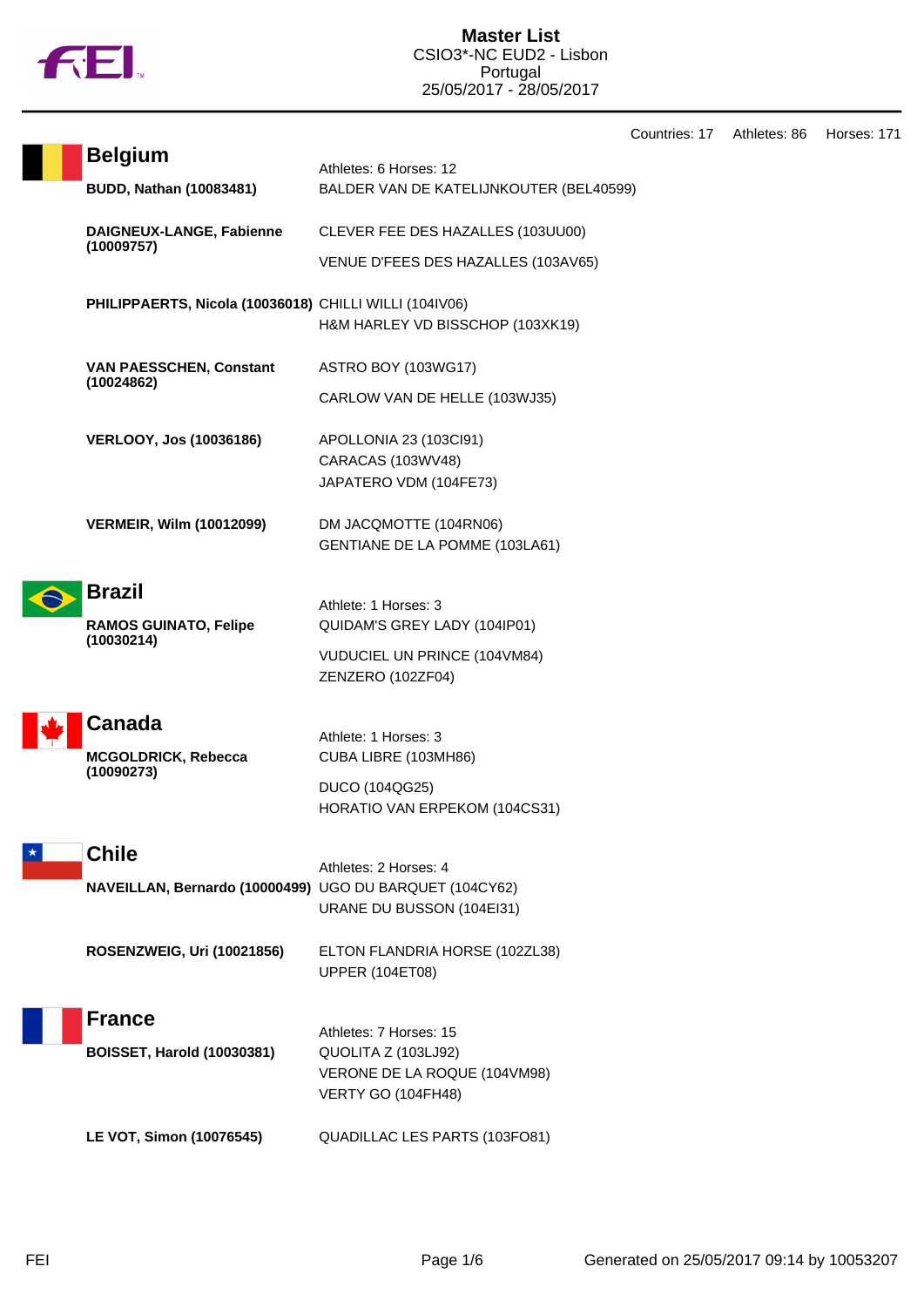

| <b>MARTINOT, Jean Michel</b><br>(10001727)       | ROMEO DE VILLARET (103HK81)                                                                   |
|--------------------------------------------------|-----------------------------------------------------------------------------------------------|
| <b>NAROLLES, Axel (10061215)</b>                 | DOMINANT 2000 Z (104YS39)<br>SELTIQUE (103UT09)                                               |
| PAILLOT, Alexandra (10006910)                    | LUMINA (105FZ11)<br>POLIAS DE BLONDEL (FRA47551)<br>TONIO LA GOUTELLE (104DS45)               |
| POTIN, Romain (10006956)                         | IMPRESSARIO VD HEFFINCK (104JG76)<br>TZIGANO MASSUERE (104CT25)                               |
| ROBERT, Olivier (10002434)                       | EROS (103GO73)<br>VALDEZ (104VP30)<br>VIVALDI DES MENEAUX (104VT84)                           |
| <b>Germany</b><br><b>HOLZ, Thomas (10017377)</b> | Athlete: 1 Horse: 1<br>CAN DO LIGHT (1040I31)                                                 |
| Great Britain<br>DREA, Jessie (10035122)         | Athletes: 6 Horses: 15<br>JAVAS WILD CHILD (103ZW82)<br>MULLAGHDRIN TOUCH THE STARS (103KL02) |
| <b>JONES, Aimee (10107012)</b>                   | LILLY 483 (103WP76)<br>NEVER LAST (103GC29)                                                   |
| KIRK, Jemma (10006490)                           | CARBANI (104RD69)<br>QUELISTO (103ET61)<br>TCHOUPI PIRONNIERE (103LB34)                       |
| <b>MAHER, Ben (10000837)</b>                     | DIVA II (103YY08)<br>WINNING GOOD (105AH77)                                                   |
| <b>MOFFITT, Emily (10103688)</b>                 | HARRIRI (104VT92)<br>HILFIGER VAN DE OLMENHOEVE (104CG92)<br>MTF MADAME X (103VG44)           |
| <b>WILKS, Tim (10042119)</b>                     | JEZEBEL (104YV97)<br>QUELBORA MERZE (103HY90)<br>UNE DE PRINTEMPS (104Cl21)                   |
| <b>Ireland</b><br>BUTLER, Alexander (10037270)   | Athletes: 6 Horses: 13<br>ELDORADO (105CF59)<br>HALLOWBERRY CRUZ (104HO61)                    |
| DALM, Sophie (10066278)                          | JACK VAN HET DENNEHOF (104LN22)<br>REMAKE LANDE (103ZO79)                                     |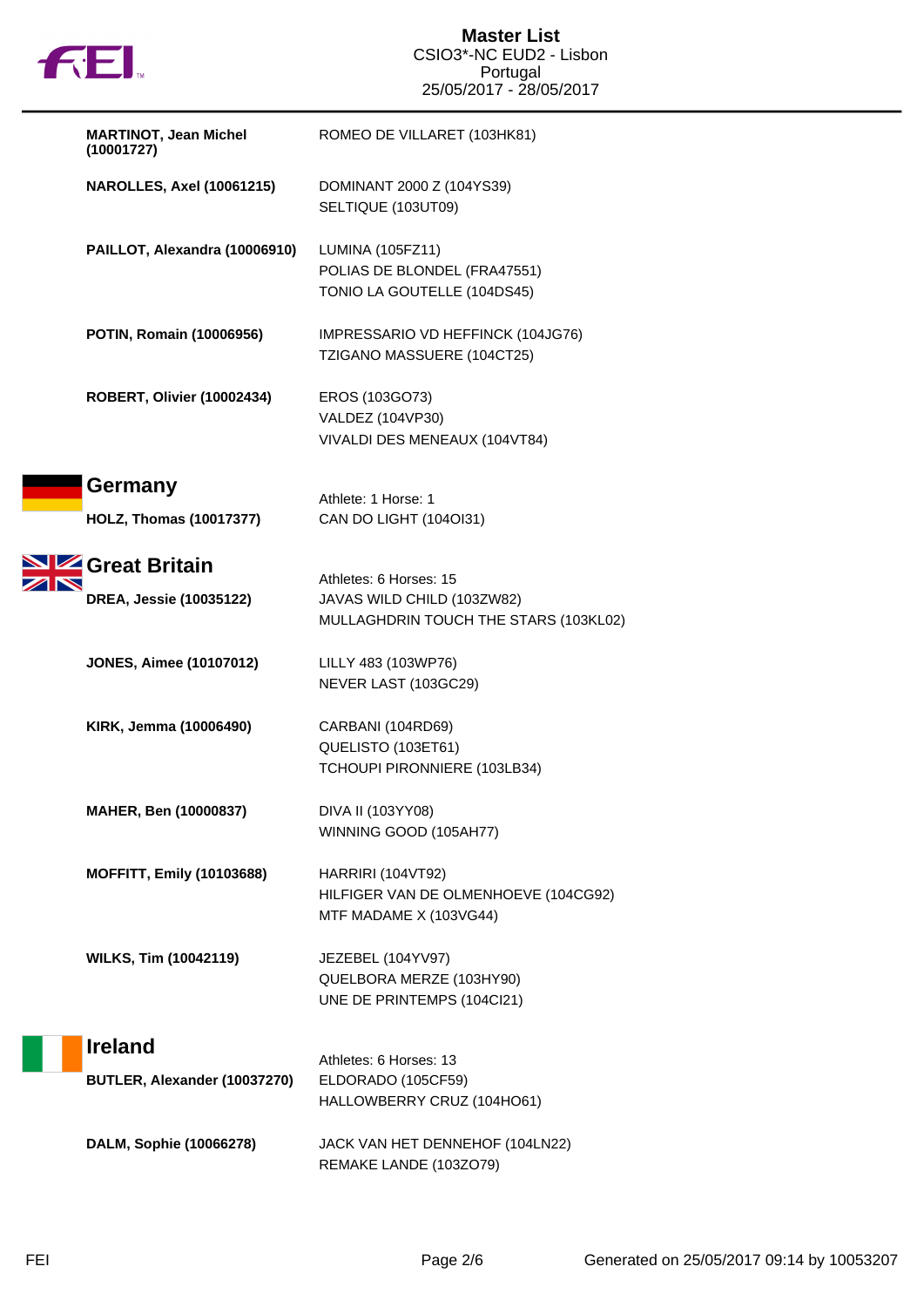|  | FEI.                                                  | <b>Master List</b><br>CSIO3*-NC EUD2 - Lisbon<br>Portugal              |
|--|-------------------------------------------------------|------------------------------------------------------------------------|
|  |                                                       | 25/05/2017 - 28/05/2017                                                |
|  | LENNON, Dermott (10000424)                            | CALGOT PLEASURE (103MD54)<br>FLEUR IV (103UE32)                        |
|  | MCCOPPIN, Derek (10085580)                            | ZAIRE (104DF44)                                                        |
|  | PENDER, Michael (10096264)                            | CAN YA MAKAN (103BU97)<br>LAITH (103KS77)<br>Z7 CORDANOS V (103VU09)   |
|  | <b>SIMPSON, David (10015739)</b>                      | CHESSY 17 (104IV31)<br><b>KEOKI (104PS76)</b><br>STARFIGHTER (103CV90) |
|  | <b>Italy</b>                                          | Athletes: 6 Horses: 12                                                 |
|  | <b>CALABRO, Andrea (10087989)</b>                     | TOYIA D'OSTHUY (104DZ63)                                               |
|  | CODECASA, Filippo (10026748)                          | CARLA D'HYRENCOURT (104XH66)<br>GO HIGH DELLA BASSANELLA (103UX63)     |
|  | <b>CURCIO, Serena (10067364)</b>                      | ACHTUNG BABY D'ICK (104QR20)<br>CEDAN (103WY91)                        |
|  |                                                       | <b>CHRIS VA (104RX44)</b>                                              |
|  | MINARDI, Claudio (10001011)                           | THE BEST OF BEL (103YW86)<br>VEPSOM BEL (104FC59)                      |
|  | <b>POMPONI, Paolo (10002460)</b>                      | CAROSO (103AX75)<br>IGOR VT DUITSCHOOLHOEVE (104RW13)                  |
|  | VANZANI, Melissa (10016283)                           | CELINE VD WOLFSAKKER (104FM07)<br>CORLEONE (103WK41)                   |
|  | Korea (Republic of)<br><b>KWON, Manjun (10137180)</b> | Athletes: 4 Horses: 4<br>CORAL SPRINGS (103IH29)                       |
|  | LEE, Jaekyung (10137181)                              | TAILORMADE CASH IS KING (104RK10)                                      |
|  | LEE, Jongbeum (10118094)                              | <b>BORDI</b> (105CC30)                                                 |
|  | LIM, Seongyun (10111265)                              | CASSANO II (103DO57)                                                   |
|  | Luxembourg                                            | Athletes: 5 Horses: 10                                                 |
|  | <b>BETTENDORF, Charlotte</b><br>(10006408)            | CHICCA (105PK24)                                                       |
|  |                                                       | KIWI DU GIBET (LUX40034)                                               |
|  | BETTENDORF, Victor (10015764)                         | COLCHIQUE DU GIBET (104IQ50)<br>SORBIER BLANC (103ME17)                |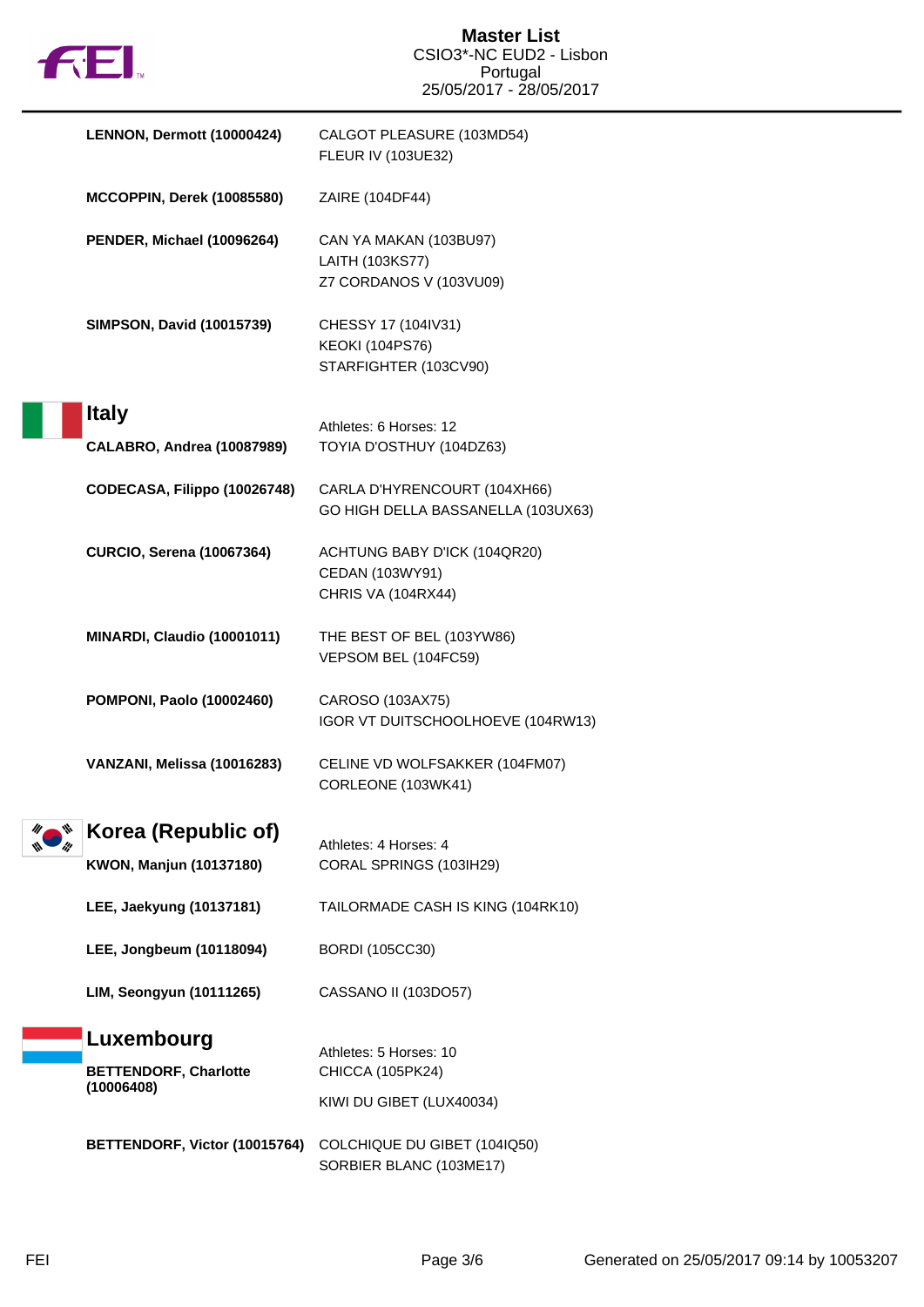|  | <b>TM</b> |
|--|-----------|
|  |           |

| HAUSSLER, Viktoria (10026200)                              | <b>HARTMAN 3 (104SG57)</b><br>LAFITTE 28 (103GB18)                   |
|------------------------------------------------------------|----------------------------------------------------------------------|
| <b>HUBERT CHICHE, Charles</b><br>(10045805)                | BOUDIKA IDEAL HOME (104UO75)                                         |
|                                                            | USHUAIA D'AUREL (104VF65)                                            |
| WEIER, Christian (10022170)                                | CASSIS (104MX37)<br>GLOBAL (103NJ75)                                 |
| <b>Mexico</b>                                              | Athlete: 1 Horses: 3                                                 |
| <b>HERNANDEZ ORTEGA, Jose</b><br>Alfredo (10007628)        | GRUPO PROM CHACCO BOY (103XM29)                                      |
|                                                            | GRUPO PROM CORSSINI (103VL39)<br>GRUPO PROM JACK (NED42645)          |
| <b>Netherlands</b>                                         | Athlete: 1 Horses: 2                                                 |
| <b>JOPPEN, Loewie (10031514)</b>                           | <b>BIANCA III (105NH12)</b><br>ILATINA (104IA32)                     |
| <b>Norway</b>                                              | Athlete: 1 Horses: 2                                                 |
| HANSEN, Sanne Sofie (10054538)                             | ASTERIX DI LOMA SB (103DI90)                                         |
|                                                            | CESAR 45 (GER25949)                                                  |
| <b>Portugal</b>                                            | Athletes: 30 Horses: 52                                              |
| <b>ALMEIDA, António Matos</b><br>(10037763)                | EPICOR DA GANDARINHA (104VA40)<br>IRENE VAN DE KWACHTHOEVE (103OJ51) |
|                                                            | NIKEL DE PRESLE (FRA45479)                                           |
| <b>ALMEIDA, Rodrigo Giesteira</b>                          | ELUD (105CX43)                                                       |
| (10058729)                                                 | HASSAN VAN DE WITTEMOERE (104TW87)                                   |
| CARVALHO, Hugo (10001621)                                  | EXTRAORDINER (104UC88)                                               |
|                                                            | VICHY DU PUITS (104RF04)                                             |
| CHUVA, Joao (10000474)                                     | ANTONIO (103DA05)<br>VIRGINIA DREAM (GER46262)                       |
| <b>CORNEMILLOT, Carolina</b><br>(10095445)                 | ISELA DEL MASET (104KK48)                                            |
| ELL, Norbert (10006323)                                    | T-QUINTA (POR40298)                                                  |
| ESTEVES, Gonçalo (10097215)                                | TORNEDO DINGESHOF Z (104PV32)                                        |
|                                                            |                                                                      |
| FAUSTINO, Alexandre (10112005) BENHUR DE SALINAS (104NK94) |                                                                      |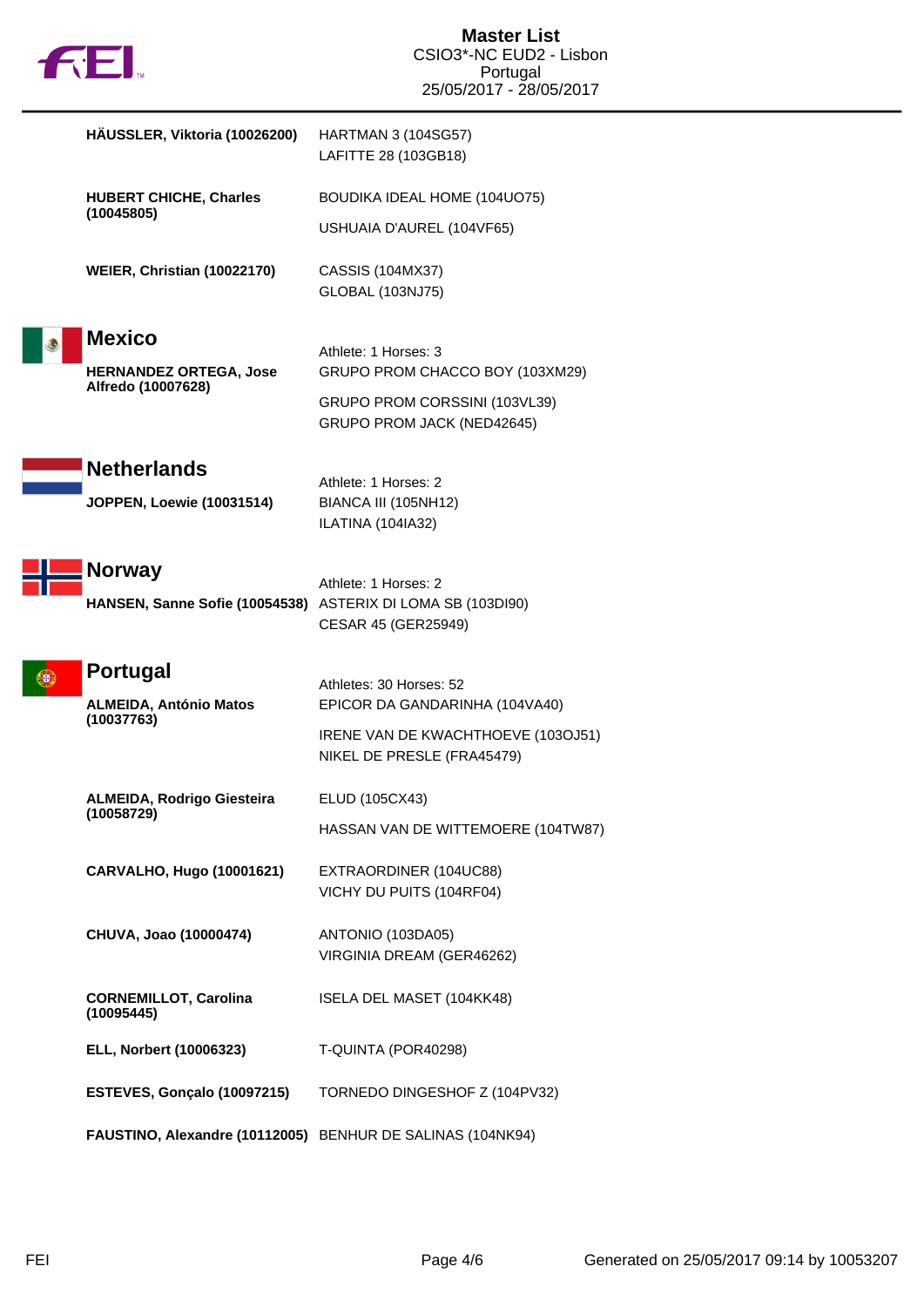

| <b>FERNANDES, Mario Wilson</b>                              | JASPER VAN'T GESTELHOF (104FP05)                                         |
|-------------------------------------------------------------|--------------------------------------------------------------------------|
| (10011635)                                                  | JOLY COEUR VAN HET KRIEKENHOF (104FP09)<br>STROUDWOOD ELDARADO (103VH78) |
| <b>FRUTUOSO DE MELO, Antonio</b><br>(10009411)              | CHASSANA (104EW96)                                                       |
| <b>FRUTUOSO DE MELO, Marina</b><br>(10007782)               | CANTANO (USA42621)                                                       |
|                                                             | GRUPO PROM CALABIS (103JL67)                                             |
| GIL SANTOS, Ricardo (10019052)                              | ECXOTIC (104TS53)<br>ZUCCHERO (102YK95)                                  |
| <b>GOMES, Nuno Tiago (10075959)</b>                         | DISCO (104PS29)                                                          |
| <b>GONÇALVES, Carolina Oliveira</b><br>(10021306)           | D'INZEO IMPERIO EGIPCIO (103JL64)                                        |
| <b>GONÇALVES, Luis Sabino</b><br>(10011416)                 | ACHEO DI SAN PATRIGNANO (104FR92)                                        |
|                                                             | HILDE IMPERIO EGIPCIO (104HI67)<br>TECK DE RIVERLAND (104DZ50)           |
| LADEIRA, Bernardo (10075037)                                | DENTO (103QM30)<br>SADESSO (104CU26)                                     |
| <b>MARTINS, Nuno (10115026)</b>                             | QUEROUEF DE BLONDEL (102WJ58)                                            |
| <b>MASCARENHAS DE LEMOS,</b><br><b>Alexandre (10007780)</b> | ANGEL Z (103WQ40)                                                        |
| <b>MENDES, Joel (10094902)</b>                              | LUX BUT DONT TOUCH (104YQ08)                                             |
| <b>MORGADO, Rodrigo Silva</b><br>(10068842)                 | <b>ESTORIL (105IG96)</b>                                                 |
|                                                             | JACOBI VAN HOLHEIDE (105KC92)                                            |
| <b>OLIVEIRA, Marco Valente</b><br>(10024951)                | UPERCUT KERVEC (104HW69)                                                 |
| PEREIRA COUTINHO, Joao                                      | BALDANO (103UQ50)                                                        |
| (10058356)                                                  | DHALITA (104SV62)<br>NELSON DU BIOLAY (102YG66)                          |
| PORTELA DE MORAIS, Martim                                   | GINA VAN OVERIS (103MG90)                                                |
| (10002196)                                                  | INCO VAN DEN BISSCHOP (104BX26)<br>SEA COAST DALI (103WC80)              |
| <b>PRIETO, Mario (10017158)</b>                             | BMC ON TOP (105BV79)<br>COMANDO (104RA44)<br>MGH FOXES LAIR (105GT35)    |